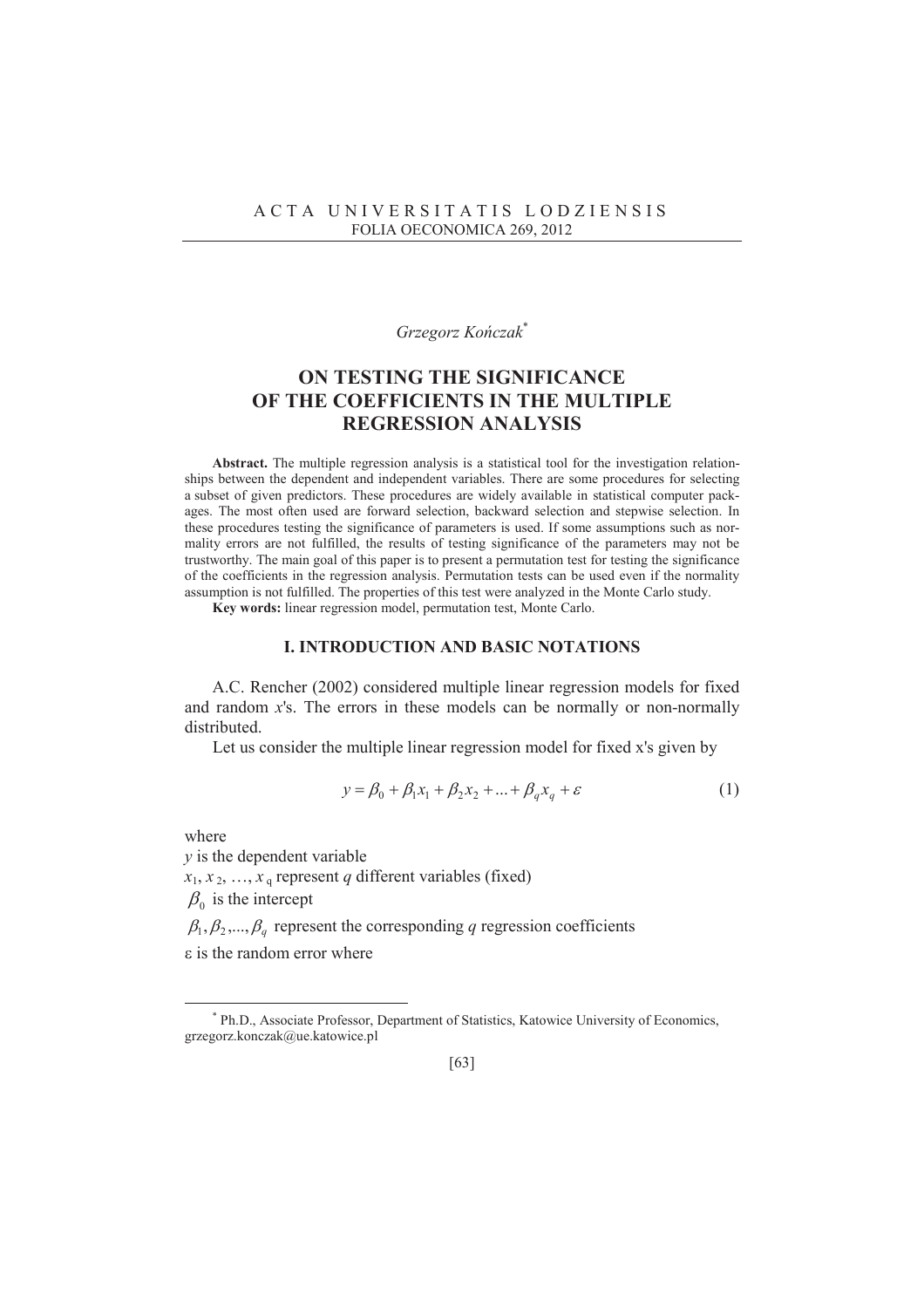$$
E(\varepsilon) = 0 \text{ and } D^2(\varepsilon) = \sigma^2. \tag{2}
$$

In this model each  $y$  ( $y_1$ ,  $y_2$ , ...,  $y_n$ ) in the sample of *n* observations can be expressed as a linear function of *x*'s plus random error  $\varepsilon$ . The model (1) can be rewritten as follows

$$
\begin{pmatrix}\ny_1 \\
y_2 \\
\vdots \\
y_n\n\end{pmatrix} = \begin{pmatrix}\n1 & x_{11} & x_{12} & \cdots & x_{1q} \\
1 & x_{21} & x_{22} & \cdots & x_{2q} \\
\vdots & \vdots & \vdots & \ddots & \vdots \\
1 & x_{n1} & x_{n2} & \cdots & x_{nq}\n\end{pmatrix} \begin{pmatrix}\n\beta_0 \\
\beta_1 \\
\vdots \\
\beta_q\n\end{pmatrix} + \begin{pmatrix}\n\varepsilon_1 \\
\varepsilon_2 \\
\vdots \\
\varepsilon_n\n\end{pmatrix}
$$
\n(3)

or equally

$$
Y = X\beta + \varepsilon. \tag{4}
$$

The assumptions (2) can be rewritten as follows

- 1.  $E(\varepsilon_i) = 0$ , for all  $i = 1, 2, ..., n$ .
- 2.  $D^2(\varepsilon_i) = \sigma^2$ , for all  $i = 1, 2, ..., n$ .
- 3.  $Cov(\varepsilon_i, \varepsilon_k) = 0$ , for all  $i \neq k$ .

 The hypothesis statements to test the significance of a particular regression coefficient  $\beta_j$  ( $j = 1, 2, ..., q$ ) can be written as follows:

$$
H_0: \beta_j = 0
$$
  
\n
$$
H_1: \beta_j \neq 0
$$
\n(5)

For testing the significance of the individual regression coefficient  $\beta_j$  the *t* test is used. The *t* test statistics is based on the *t* distribution and has the form

$$
t = \frac{\hat{\beta}_j}{S(\hat{\beta}_j)}
$$
 (6)

where  $\hat{\beta}_j$  is the least square estimator of the parameter  $\beta_j$  ( $j = 1, 2, ..., q$ ) and  $S(\hat{\beta}_j)$  is the estimated standard error of  $\hat{\beta}_j$ . The standard error of each parameter  $\hat{\beta}_j$  is given by the square root of the diagonal elements of the matrix  $Var(\hat{\beta})$ where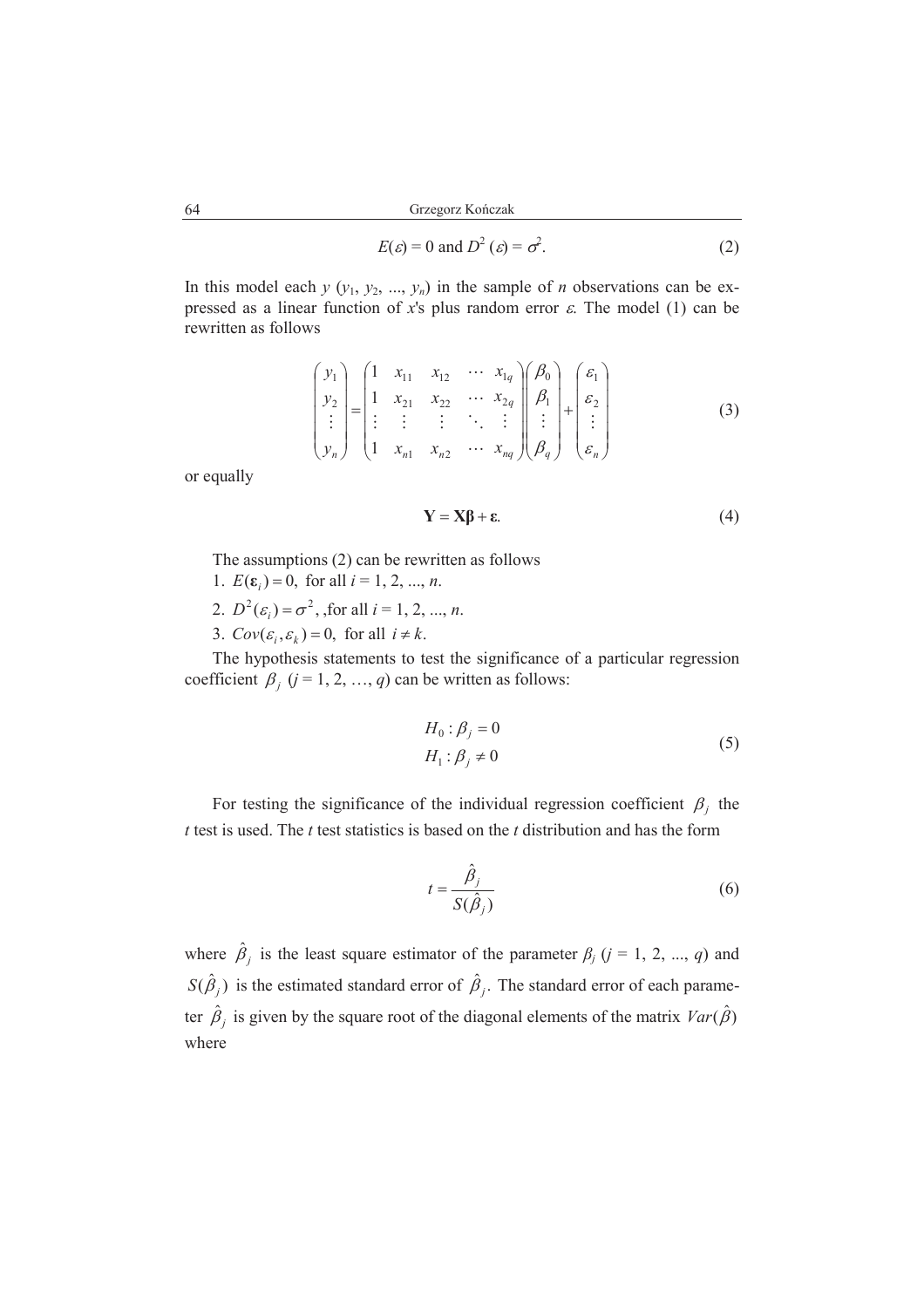$$
Var(\hat{\beta}) = \sigma^2 (X^T X)^{-1}
$$

 The *t* test could be used if errors are independent and normally distributed. The statistic (6) under H<sub>0</sub> has the *t* distribution with  $n - q - 1$  degrees of freedom. The null hypothesis (5) is rejected if  $|t| > t_{\alpha/2, n-q-1}$ . If the null hypothesis (5) is not rejected, this indicates that the regressor  $x_j$  could be removed from the model. If this hypothesis is rejected, then the regressor  $x_j$  could be added to the model.

 The multiple linear regression model for random *x*'s has the same form as (1) but it is assumed that  $x_1, x_2, ..., x_q$  are not under control of experimenter. Many regression applications involve *x*'s that are random variables. If we assume that the vector  $(y, x_1, x_2, ..., x_a)$  has a multivariate normal distribution (L. Godfrey, 2009 and D.J. Sheskin, 2004), we can proceed with testing in the same way as in the fixed *x*'s case.

The statistic (6) could be used if the following assumptions are fulfilled

a) the *x*'s are fixed

b) errors are independent and normally distributed

or

a) the *x*'s are random and normally distributed

b) errors are independent and normally distributed

 If these assumptions are not fulfilled then testing the significance of parameters in the regression analysis can't be performed.

## **II. VARIABLES SELECTION METHODS IN THE LINEAR MODEL**

 One of the most important problems in the multiple regression analysis is the selection of variables. The methods of selecting variables are a way of selecting a particular set of independent variables to be used in the regression model. There is a large number of commonly used methods which are called stepwise techniques. The most often used are forward selection, backward selection and stepwise selection:

 *forward selection* starts with no variables selected. Next we add the most significant variable. At each step we add the most significant variable until there are no variables that meet the criterion set by the user,

 *backward selection* starts with all variables selected. At each step the least significant variable is removed from the model until none of them meets the criterion set by the user,

 *stepwise selection* is a method that is a combination of two previous methods, testing at each stage for including or excluding variables.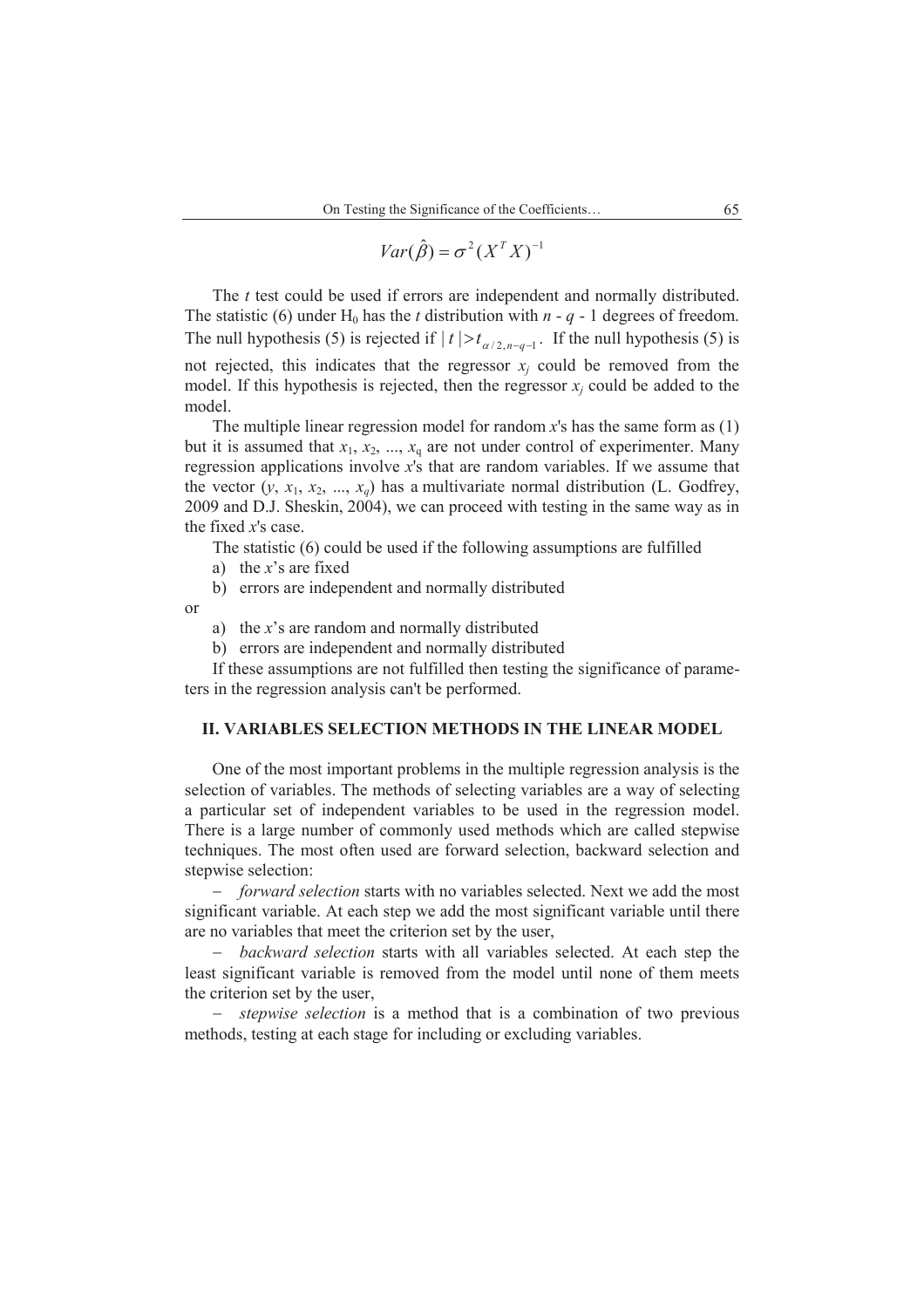The methods described above (and some other) are included in statistical packages such as SPSS, Statistica, MiniTab, Statgraphics, R. For each of these methods the significance of parameters is assessed at each step of the procedure. The *t* test is used many times at each step. If one of the following conditions is fulfilled

- the errors are not normally distributed
- the errors are not independent
- $-$  the errors are not homoscedastic
- $\theta$  the *x*'s are random and not normally distributed

then the *t* test shouldn't be performed. In this case the permutation test can be used instead. Permutation tests can be performed even if the normality assumption is not fulfilled.

### **III. PROBLEMS FOR NORMALITY TESTING**

 In many regression applications *x*'s are not fixed. If the methods of selecting predicting variables described above are used then normality of independent random variables has to be tested. The normality hypothesis can be tested using normality test (for example Shapiro-Wilk's test, Lilliforse's test or chi square goodness of fit test). Even if the null hypothesis in normality testing is not rejected, it is possible that the sample is taken from non-normal distribution. Normality testing for small sample sizes was analyzed in the Monte Carlo study.



Fig. 1. The densities of random variables under study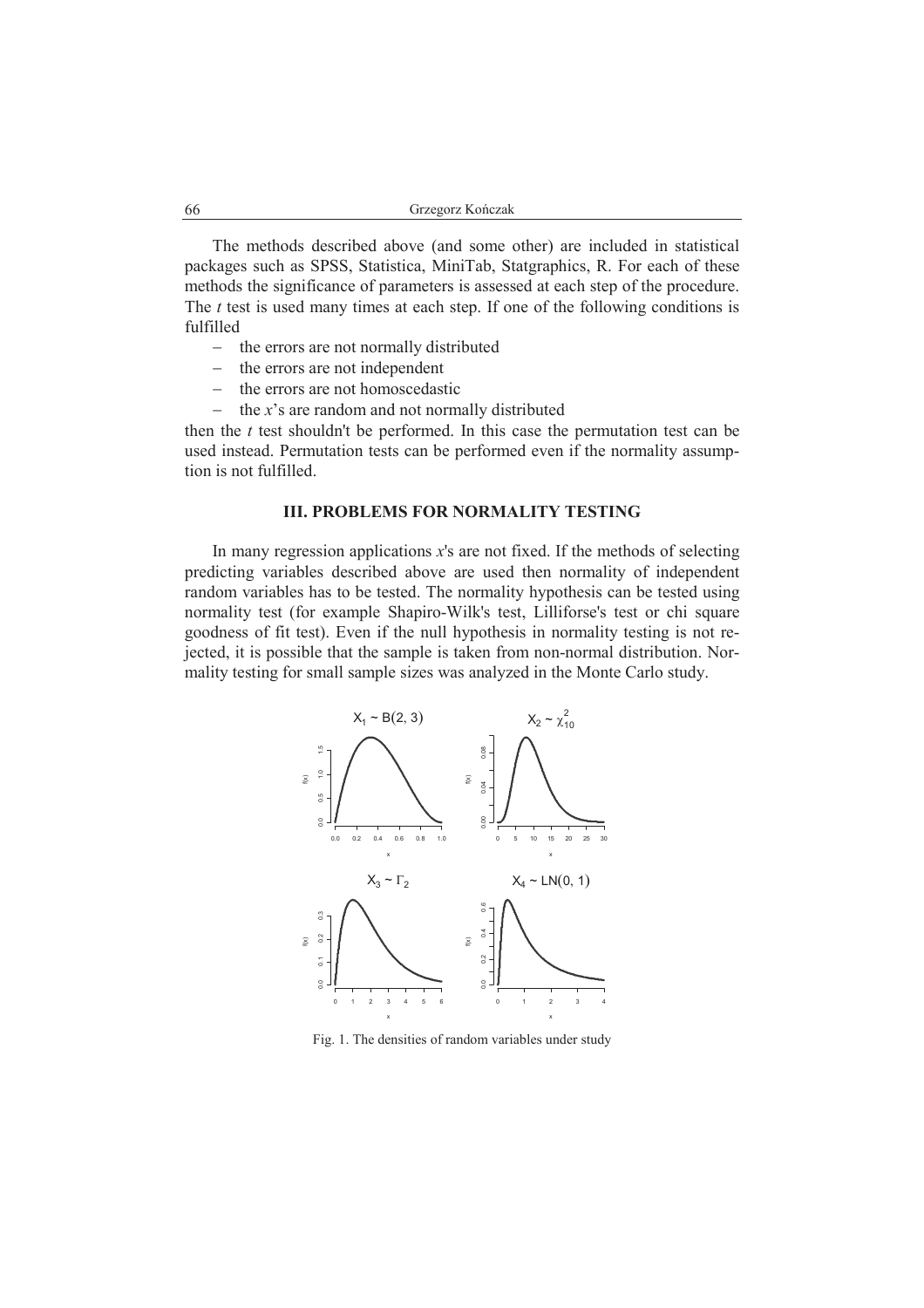There 4 non-normal distributions were considered: beta (random variable  $X_1$ ), chi-square  $(X_2)$ , gamma  $(X_3)$  and log-normal  $(X_4)$ . The details of the random variables  $X_1$ ,  $X_2$ ,  $X_3$  and  $X_4$  are given in table 1. The density functions of analyzed random variables are presented in Fig. 1. The sample of the size  $n = 15$ was generated from these distributions. Then the normality hypotheses were tested using Lillieforse's test and Shapiro-Wilk's test. This procedure was repeated 1 000 times and the probabilities of the rejection of the null hypothesis were estimated. The simulation study was performed using R (http://www.rproject.org) procedures. The results of computer simulation are presented in table 1.

| Details<br>of the random variable                               | R function         | Lilliforses<br>test | Shapiro-<br>Wilk's test |
|-----------------------------------------------------------------|--------------------|---------------------|-------------------------|
| $X_1 : B(2,3)$<br>$D^2(X_1) = 0.04$<br>$E(X_1) = 0,4$           | theta(n, 2, 3)     | 0.9454              | 0.9392                  |
| $X_2: \chi_{10}^2$<br>$D^2(X_2) = 20$<br>$E(X_2) = 10$          | rchisq $(n, 10)$   | 0.8737              | 0.8181                  |
| $X_3: \Gamma(2)$<br>$D^2(X_3) = 2$<br>$E(X_3) = 2$              | rgamma $(n, 2)$    | 0.8597              | 0.7914                  |
| $X_4$ : $LN(0,1)$<br>$D^2(X_4) = e(e-1)$<br>$E(X_4) = \sqrt{e}$ | rlmorm $(n, 0, 1)$ | 0.7420              | 0.6123                  |

Table 1. Estimated probabilities of failing to reject the normality hypothesis

Source: Monte Carlo study.

 It is easy to notice (table 1) that for the analyzed non-normal random variables testing the hypothesis often leads to "no reject the null hypothesis". The standard error of estimation of probabilities included in table 1 is less than 0.016.

## **IV. PERMUTATION TEST VERSUS** *t* **TEST – MONTE CARLO STUDY**

 Variables selection methods in the multiple regression analysis are based on the *t* test. This test can be performed only if the assumptions mentioned above are fulfilled. It is possible that the *t* test is performed, due to the results of normality testing, even for non-normally distributed *x*'s. The results of the use of the *t* test and the permutation test were compared.

The model analyzed in the Monte Carlo study had the form of: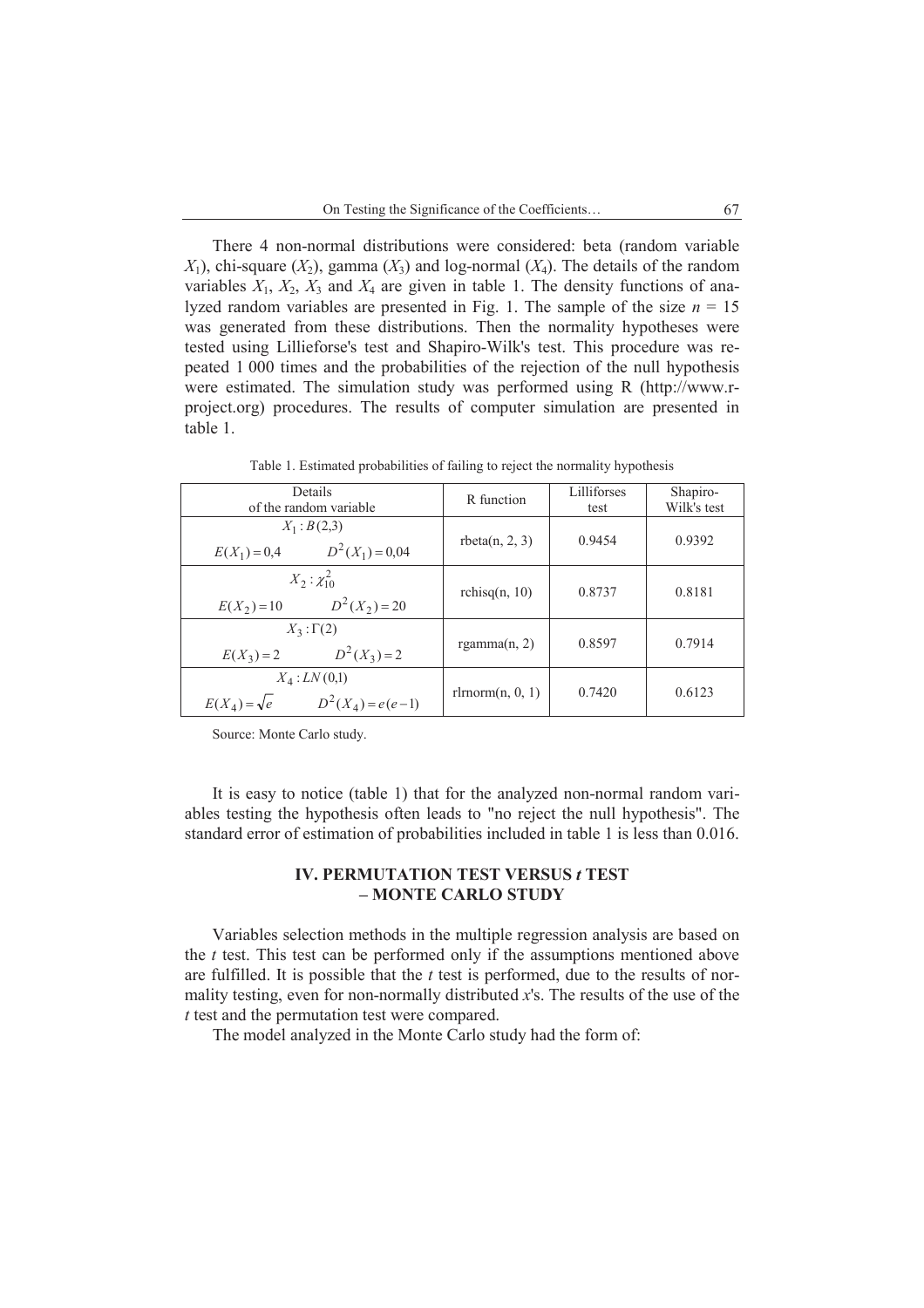$$
Y = \beta_1 X_1 + \beta_2 X_2 + \beta_3 X_3 + \beta_4 X_4 + \varepsilon \tag{7}
$$

where  $\varepsilon \sim N(0,1)$  and  $\beta_j \in \{0,1\}$  for  $j = 1, 2, 3, 4$ .

 There were 15 variants of the model (7) with one, two, three or four significant variables. The details of the analyzed models are presented in table 2.

| Parameter | Symbol |                |          |          |          |            |
|-----------|--------|----------------|----------|----------|----------|------------|
|           | $M_1$  | M <sub>2</sub> | $\cdots$ | $M_{12}$ | $\cdots$ | $M_{1234}$ |
|           |        |                |          |          |          |            |
|           |        |                |          |          |          |            |
|           |        |                |          |          |          |            |
|           |        |                |          |          |          |            |

Table 2. The details of the analyzed variants of the multiple regression linear model

 Permutation tests are computer-intensive statistical methods. These tests were introduced by R.A. Fisher in 1930's (P. Good, 2005 and W.J. Welch, 1990). In the permutation test instead of comparing the observed value of the test statistic to a standard distribution, the reference distribution is generated from the data. These tests can give results that are more accurate than those obtained with the use of traditional statistical methods. The concept of these tests is simpler than of the tests based on normal distribution. The main application of these tests is a two-sample problem (B. Efron, R. Tibshirani, 1993). Permutation tests were used for determining the significance of the linear regression model coefficients. These results were compared to the *t* test results.

#### **Simulation procedure**

 There 15 models were analyzed in the Monte Carlo study. The details of the analyzed models are described in tables 1 and 2. For each model a set of data (*y*,  $x_1, x_2, ..., x_q$  was generated 1 000 times.

 The Monte Carlo study was performed for the model (7) where random variables' details are described in table 2. The significance level  $! = 0.05$  in the testing procedures in the Monte Carlo study was assumed. The steps for each model of this study were as follows:

1. A sample of the size  $n = 15$  from the considered model  $M<sub>x</sub>$  (see table 2) was generated.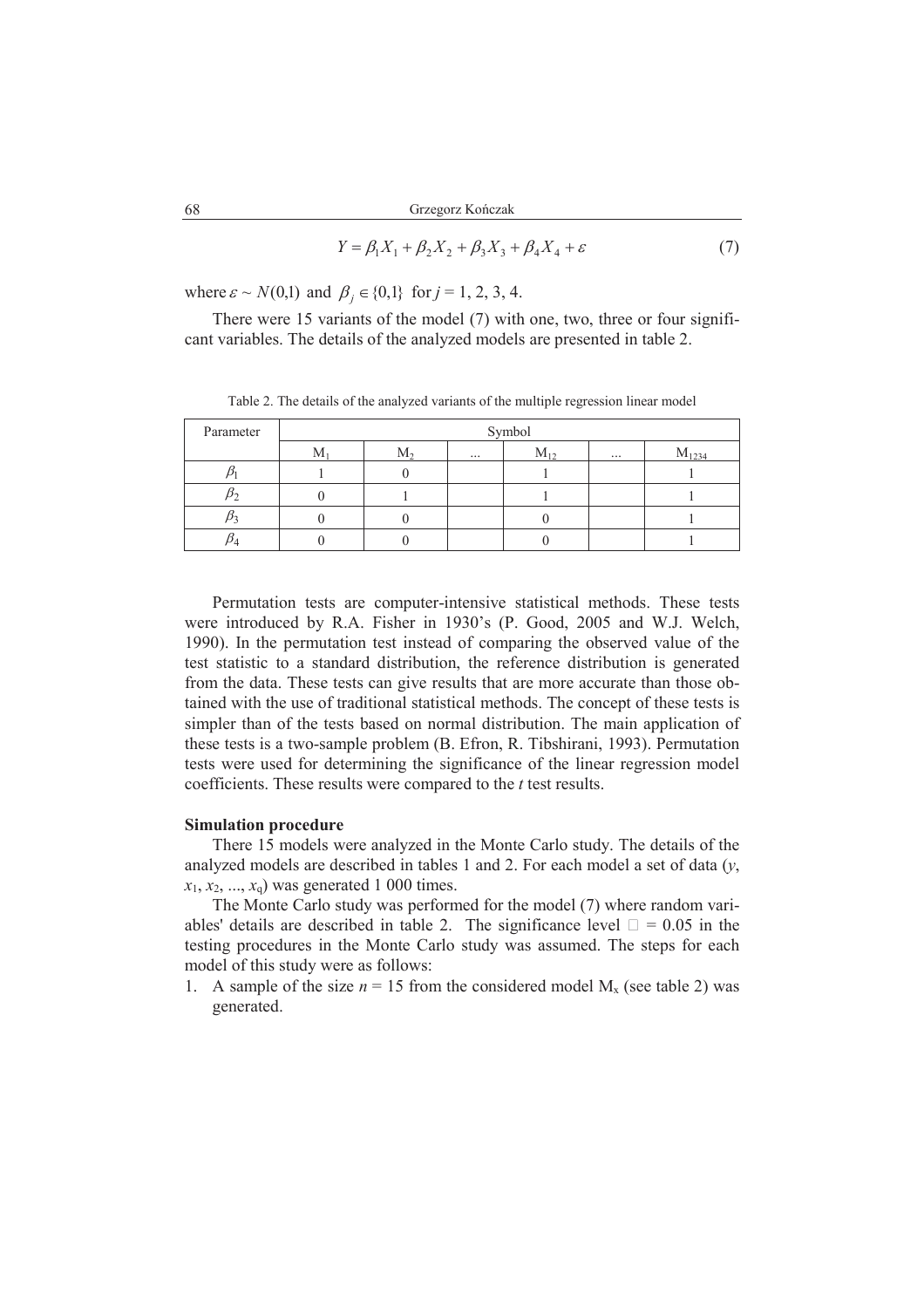- 2. Parameters of the linear model were estimated (least squares method) and the significance of each parameter using the *t* test was calculated. Then a set of significance parameters was denoted by *S*1.
- 3. The significance of the parameters was determined with the use of the permutation test (for  $L = 1000$  randomly shuffled  $x$ 's – see Fig.2). Then a set of significance parameters was denoted by  $S_2$ .
- 4. Steps 1-3 were repeated  $N = 1000$  times.

 $y<sub>1</sub>$ 

Sample

 $y<sub>2</sub>$  $x_{21}$  $x_{22}$ …  $x_{23}$ …  $x_{24}$ …

… … … … …

… … … …

yn

- 5. The number of consistent results  $(S_1 = S_2)$  was calculated and the estimated probabilities of achieving the consistent results in the *t* test and the permutation test were estimated.
- 6. The whole procedure (steps 1–6) was repeated for each model (see table 2).



Fig. 2. The scheme of permutation *x*'s

 The estimated probabilities of consistent indications of the *t* test and the permutation test are presented in table 3. The standard error of estimated probabilities is less than 0.016. The results from table 3 are presented in Fig. 3. It can be noticed that the *t* test should not be performed, but due to the result of normality testing (table 1) researchers often use this test.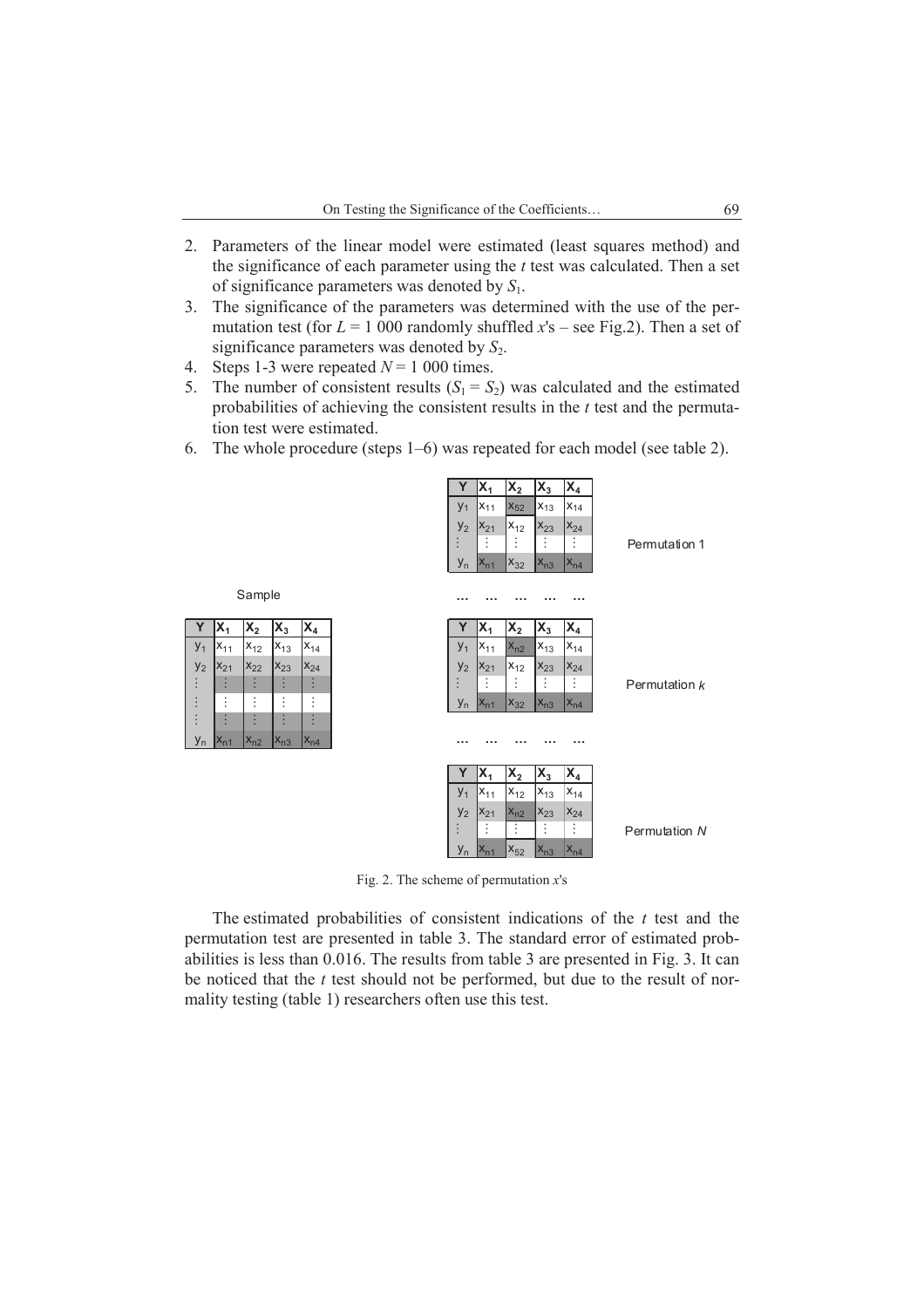70 Grzegorz Kończak

| Model          | Estimated<br>probability | Model | Estimated<br>probability | Model | Estimated<br>probability |
|----------------|--------------------------|-------|--------------------------|-------|--------------------------|
| M1             | 0.884                    | M13   | 0.903                    | M123  | 0.931                    |
| M <sub>2</sub> | 0.920                    | M14   | 0.818                    | M124  | 0.850                    |
| M <sub>3</sub> | 0.913                    | M23   | 0.929                    | M134  | 0.851                    |
| M4             | 0.874                    | M24   | 0.872                    | M234  | 0.878                    |
| M12            | 0.919                    | M34   | 0.856                    | M1234 | 0.876                    |

Table 3. Estimated probabilities of consistent indications of the *t* test and the permutation test

Source: Monte Carlo study



Fig. 3. Estimated probabilities of consistent indications of the *t* test and the permutation test

## **V. CONCLUDING REMARKS**

 Regression analysis is an important issue in different scientific areas. Many studies are carried out by investigating the regression parameter of the independent variable before adding or removing the predictor in the regression analysis. In these procedures the *t* test is performed.

 The procedure of testing the significance of parameters in the linear regression analysis using the permutation test was proposed in the paper. The properties of this procedure were analyzed in the Monte Carlo study. Permutation tests can be used even if the normality assumption is not fulfilled. The Monte Carlo study has shown that it is a good replacement for the *t* test in case where independent variables are non-normally distributed.